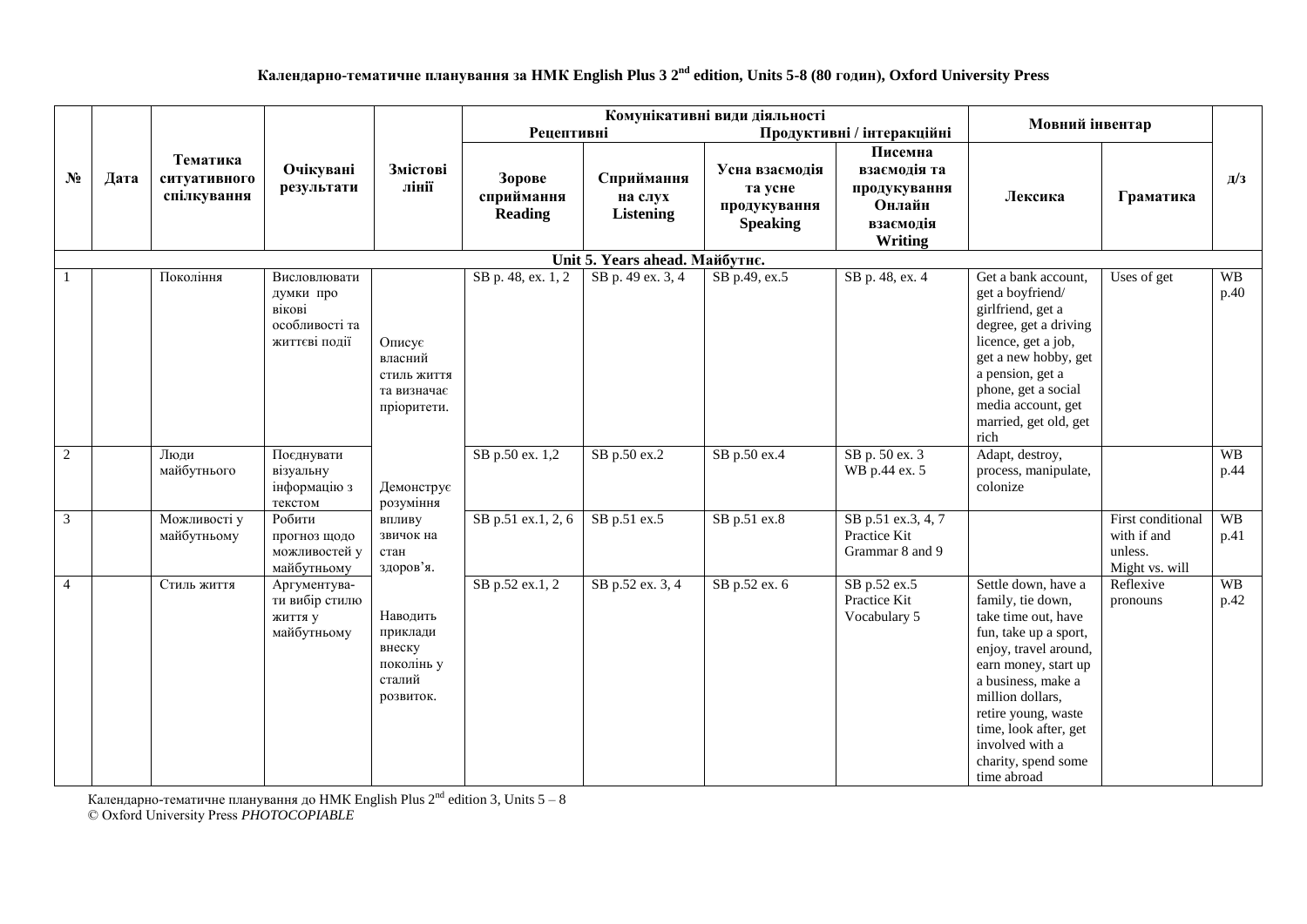| 5          | Наше майбутнє                          | Описувати<br>майбутні події                                                                                                                                                                                                                                                                                                                                                            | Розмірковує<br>навколо<br>питань                                                                           | SB p.53 ex.1, 4 |                         | SB p.53 ex.6       | SB p.53 ex. 1, 3, 5<br>Practice Kit<br>Grammar 10 and 11 |                                                                                                                                                                                                                                                             | Will and be<br>going to<br>Future<br>continuous | WB<br>p.43        |  |  |  |
|------------|----------------------------------------|----------------------------------------------------------------------------------------------------------------------------------------------------------------------------------------------------------------------------------------------------------------------------------------------------------------------------------------------------------------------------------------|------------------------------------------------------------------------------------------------------------|-----------------|-------------------------|--------------------|----------------------------------------------------------|-------------------------------------------------------------------------------------------------------------------------------------------------------------------------------------------------------------------------------------------------------------|-------------------------------------------------|-------------------|--|--|--|
| 6          | Плани на<br>майбутнє.<br>Домовленості. | Складати<br>плани на<br>майбутнє.<br>Досягати<br>домовленості                                                                                                                                                                                                                                                                                                                          | екології та<br>технологіч-<br>ного<br>розвитку.                                                            | SB p.54 ex.1, 3 | SB p.54 ex.1, 2         | SB p.54 ex.3, 4, 5 | SB p.54 ex.2<br>Practice Kit<br>Speaking 5               | Busy day, meeting,<br>auditions for, on<br>time, earlier, later                                                                                                                                                                                             | Present Simple<br>for future events             | <b>WB</b><br>p.47 |  |  |  |
| $\tau$     | Лист у<br>майбутнє                     | Писати листа,<br>вказуючи<br>причинно-<br>наслідкові<br>зв'язки                                                                                                                                                                                                                                                                                                                        |                                                                                                            | SB p. 55 ex.1-3 |                         | SB p.55 ex.3, 4    | SB p.55 ex.5<br>Practice Kit<br>Writing 5                | I'm not 100% sure<br>about I wonder<br>what I hope<br>I guess that<br>I suppose that<br>I don't imagine<br>that who knows                                                                                                                                   | So                                              | WB<br>p.45        |  |  |  |
| $8-$<br>12 |                                        | *Vocabulary and language focus worksheets, ** Vocabulary and language focus worksheets<br>*** Vocabulary and language focus worksheets, Teacher's Resource Disk<br>Extra Listening and Speaking: Choosing a new hobby. SB p.92<br>Curriculum Extra. Science: Genetic engineering. SB p.100<br>Song: What It's All About. SB p.118<br><b>Speaking worksheet Teacher's Resource Disk</b> |                                                                                                            |                 |                         |                    |                                                          |                                                                                                                                                                                                                                                             |                                                 |                   |  |  |  |
| 13         | Review: SB p.56                        |                                                                                                                                                                                                                                                                                                                                                                                        |                                                                                                            |                 |                         |                    |                                                          |                                                                                                                                                                                                                                                             |                                                 |                   |  |  |  |
| 14         | Progress review WB p.46                |                                                                                                                                                                                                                                                                                                                                                                                        |                                                                                                            |                 |                         |                    |                                                          |                                                                                                                                                                                                                                                             |                                                 |                   |  |  |  |
| 15         |                                        | <b>End-of-unit Test. Teacher's Resource Disk</b>                                                                                                                                                                                                                                                                                                                                       |                                                                                                            |                 |                         |                    |                                                          |                                                                                                                                                                                                                                                             |                                                 |                   |  |  |  |
| 16         |                                        | Story in English. The Swiss Family Robinson SB p.57                                                                                                                                                                                                                                                                                                                                    |                                                                                                            |                 |                         |                    |                                                          |                                                                                                                                                                                                                                                             |                                                 |                   |  |  |  |
| 17         | <b>Culture: Time capsules SB p.108</b> |                                                                                                                                                                                                                                                                                                                                                                                        |                                                                                                            |                 |                         |                    |                                                          |                                                                                                                                                                                                                                                             |                                                 |                   |  |  |  |
|            |                                        |                                                                                                                                                                                                                                                                                                                                                                                        |                                                                                                            |                 | Unit 6. Learn. Навчайся |                    |                                                          |                                                                                                                                                                                                                                                             |                                                 |                   |  |  |  |
| 18         | Школа та                               | Висловлювати                                                                                                                                                                                                                                                                                                                                                                           |                                                                                                            | SB p.58-59      | SB p.58-59 ex.1-4       | SB p.59 ex.5       | SB p.58-59 ex. 2, 4                                      | <b>Schools and exams:</b>                                                                                                                                                                                                                                   | Compound                                        | <b>WB</b>         |  |  |  |
|            | екзамени                               | власну точку<br>зору,<br>погоджуючись<br>або не<br>погоджуючись                                                                                                                                                                                                                                                                                                                        | Демонструє<br>розуміння<br>потреби<br>працювати<br>разом.<br>Пропонує<br>варіанти<br>участі<br>школи/класу | ex. 2           |                         |                    | Practice Kit<br>Vocabulary 6                             | enroll in, fail exam,<br>get a qualification,<br>get good marks, get<br>into college, go to<br>lessons, obey rules,<br>pass exams, take<br>classes, boarding<br>school, homeschool,<br>school leavers,<br>mixed school,<br>primary school,<br>school rules, | nouns                                           | p.48              |  |  |  |

secondary school, single-sex school

Календарно-тематичне планування до HMK English Plus 2 $^{\rm nd}$  edition 3, Units 5 – 8 © Oxford University Press *PHOTOCOPIABLE*

в житті громади.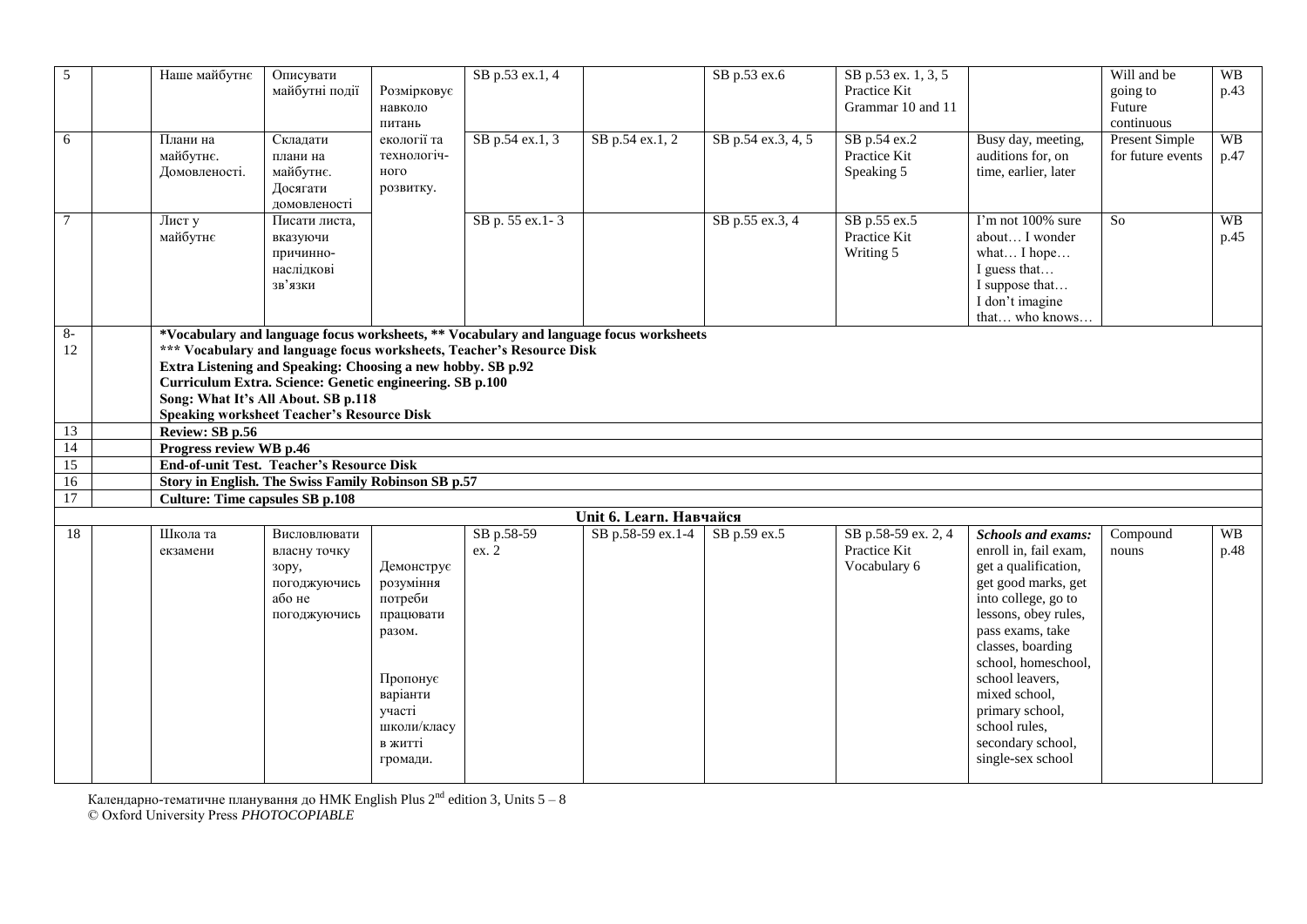| 19              | Відгуки                                                                                                                                                                                                                                                                                                                                                                                  | Знаходити та<br>перефразовува<br>ти інформацію<br>у тексті | Обговорює                                                                                                               | SB p.60 ex.1                                                                         | SB p.60 ex.2              | SB p.60 ex.4       | SB p.60 ex.3<br>Practice Kit<br>Reading 6          | Ordinary, unusual,<br>challenging, historic                                                                                                                                  |                                                                 | <b>WB</b><br>p.52 |  |
|-----------------|------------------------------------------------------------------------------------------------------------------------------------------------------------------------------------------------------------------------------------------------------------------------------------------------------------------------------------------------------------------------------------------|------------------------------------------------------------|-------------------------------------------------------------------------------------------------------------------------|--------------------------------------------------------------------------------------|---------------------------|--------------------|----------------------------------------------------|------------------------------------------------------------------------------------------------------------------------------------------------------------------------------|-----------------------------------------------------------------|-------------------|--|
| 20              | Минуле,<br>теперішнє та<br>майбутнє                                                                                                                                                                                                                                                                                                                                                      | Описувати<br>можливості,<br>здібності                      | шкільні<br>правила. У<br>спілкуванні                                                                                    | $SB$ p.61<br>ex.1, 2, 4                                                              | SB p.61 ex.2              | SB p.61 ex.5       | SB p.61 ex.3, 4<br>Practice Kit<br>Grammar 12      |                                                                                                                                                                              | Can, could, be<br>able to                                       | <b>WB</b><br>p.49 |  |
| 21              | Навчання та<br>робота                                                                                                                                                                                                                                                                                                                                                                    | Висловлювати<br>впевненість<br>або сумнів                  | дотримує-<br>ться<br>толерантнос<br>ті та<br>принципу<br>«no hate<br>speech»<br>(мова проти                             | SB p.62 ex.1                                                                         | SB p.62<br>ex. 1, 2, 4, 5 | SB p.62 ex.3, 5, 6 | SB p.50 ex.1                                       | Degree, lawyer,<br>management,<br>position, attend,<br>train to be, apply<br>for, construction,<br>engineering,<br>entertainment,<br>journalism, nursing                     |                                                                 | <b>WB</b><br>p.50 |  |
| 22              | Шкільні<br>правила                                                                                                                                                                                                                                                                                                                                                                       | Обговорювати<br>правила та<br>обов'язки                    | ненависті).                                                                                                             | SB p.63 ex.1, 2, 3                                                                   | SB p.63 ex.1, 4           | SB p.63 ex.5, 6    | SB p.63 ex.2                                       |                                                                                                                                                                              | Have to, need<br>to, must, should                               | <b>WB</b><br>p.51 |  |
| 23              | Порада                                                                                                                                                                                                                                                                                                                                                                                   | Просити<br>поради або<br>радити                            | Свідчить на<br>користь не-<br>обхідності<br>толерантно-<br>го ставлення<br>до людей з<br>особливими<br>навчальни-<br>МИ | SB p.64 ex.1, 3                                                                      | SB p.64 ex.1, 2           | SB p.64 ex.5, 6    | SB p. 51 ex.1, 2<br>Practice Kit<br>Speaking 6     | What should I do?<br>What would you do<br>if you were me?<br>Have you spoken<br>toabout it? Can<br>you give me any<br>advice? Don't panic.<br>You need to My<br>advice is to |                                                                 | WB<br>p.55        |  |
| 24              | Навчання в<br>школі                                                                                                                                                                                                                                                                                                                                                                      | Написати ессе                                              | потребами.                                                                                                              | SB p.65 ex.2, 3                                                                      |                           | SB p.65 ex.1, 3    | SB p.65 ex.4, 5, 6, 7<br>Practice Kit<br>Writing 6 | Firstly, secondly,<br>finally, to conclude,<br>in my opinion                                                                                                                 | Can, could, be<br>able to.<br>Have to, need<br>to, must, should | WB<br>p.53        |  |
| $25 -$<br>29    | *Vocabulary and language focus worksheets, ** Vocabulary and language focus worksheets<br>*** Vocabulary and language focus worksheets, Teacher's Resource Disk<br>Extra Listening and Speaking: Talking about summer jobs. SB p.93<br>Curriculum Extra. Sport: Physical education. SB p.101<br>Project: A school website. SB p.114<br><b>Speaking worksheet Teacher's Resource Disk</b> |                                                            |                                                                                                                         |                                                                                      |                           |                    |                                                    |                                                                                                                                                                              |                                                                 |                   |  |
| 30              | Review: SB p.66                                                                                                                                                                                                                                                                                                                                                                          |                                                            |                                                                                                                         |                                                                                      |                           |                    |                                                    |                                                                                                                                                                              |                                                                 |                   |  |
| $\overline{31}$ | Progress review WB p.54                                                                                                                                                                                                                                                                                                                                                                  |                                                            |                                                                                                                         |                                                                                      |                           |                    |                                                    |                                                                                                                                                                              |                                                                 |                   |  |
| $\overline{32}$ |                                                                                                                                                                                                                                                                                                                                                                                          | <b>End-of-unit Test. Teacher's Resource Disk</b>           |                                                                                                                         |                                                                                      |                           |                    |                                                    |                                                                                                                                                                              |                                                                 |                   |  |
| 33              |                                                                                                                                                                                                                                                                                                                                                                                          | Story in English. The Swiss Family Robinson SB p.67        |                                                                                                                         |                                                                                      |                           |                    |                                                    |                                                                                                                                                                              |                                                                 |                   |  |
| $\overline{34}$ |                                                                                                                                                                                                                                                                                                                                                                                          |                                                            |                                                                                                                         | Culture: Work experience SB p.109 Tall Ships. DVD worksheets Teacher's Resource Disk |                           |                    |                                                    |                                                                                                                                                                              |                                                                 |                   |  |
| $35 -$          | <b>Drama: Meet a Celebrity</b>                                                                                                                                                                                                                                                                                                                                                           |                                                            |                                                                                                                         |                                                                                      |                           |                    |                                                    |                                                                                                                                                                              |                                                                 |                   |  |
| 36              | Drama worksheets Teacher's Resource Disk                                                                                                                                                                                                                                                                                                                                                 |                                                            |                                                                                                                         |                                                                                      |                           |                    |                                                    |                                                                                                                                                                              |                                                                 |                   |  |

Календарно-тематичне планування до HMK English Plus 2 $^{\rm nd}$  edition 3, Units 5 – 8 © Oxford University Press *PHOTOCOPIABLE*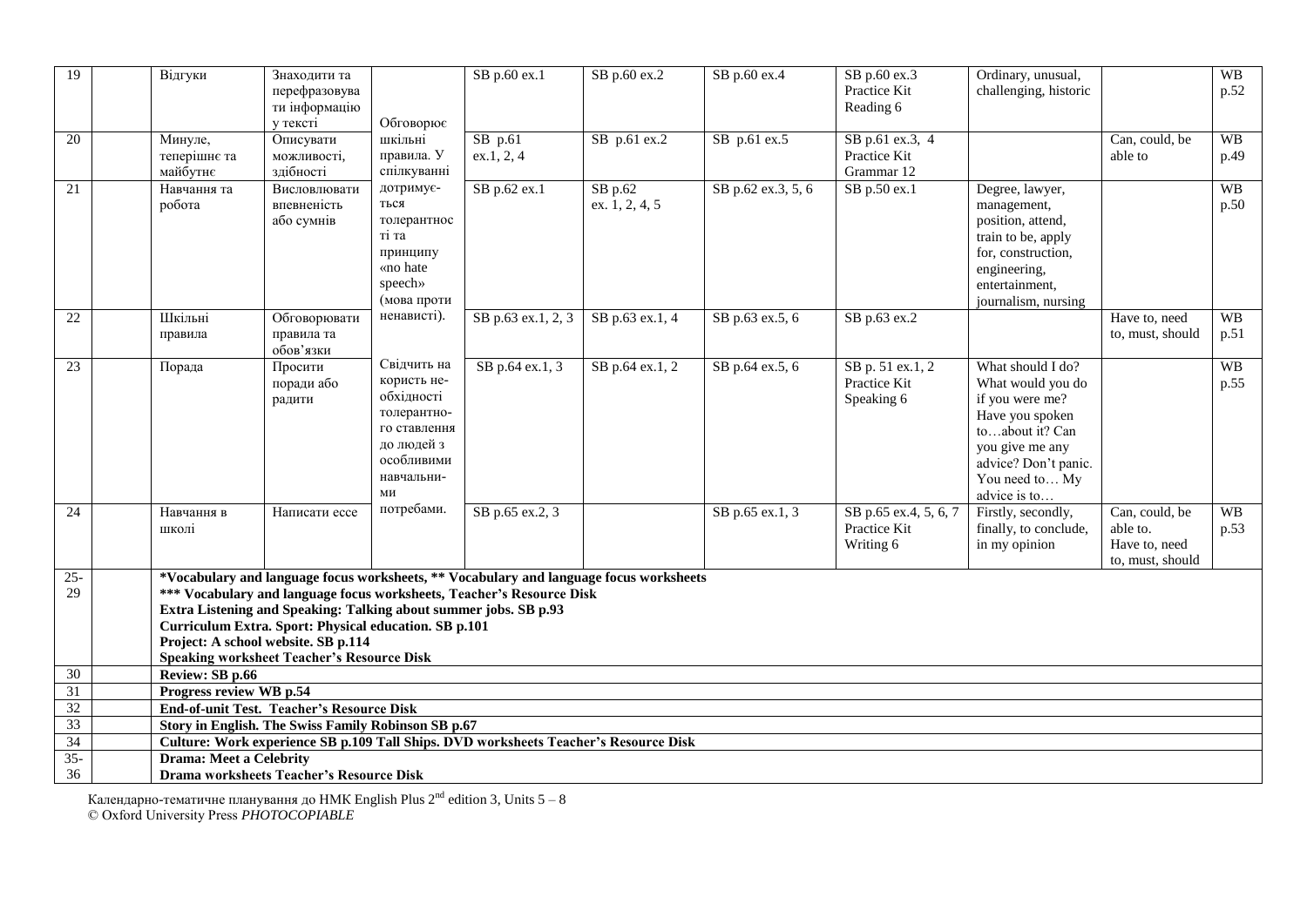|                 | Unit 7. Big ideas. Великі ідеї |                                                 |                                                                                 |                                                                                                |                    |                                                                                        |                       |                                                           |                                                                                                                                             |                                                        |                   |  |  |
|-----------------|--------------------------------|-------------------------------------------------|---------------------------------------------------------------------------------|------------------------------------------------------------------------------------------------|--------------------|----------------------------------------------------------------------------------------|-----------------------|-----------------------------------------------------------|---------------------------------------------------------------------------------------------------------------------------------------------|--------------------------------------------------------|-------------------|--|--|
| 37              |                                | Діємо!                                          | Аргументува-<br>ти свою<br>позицію, точку<br>зору щодо<br>певних питань         | Обговорює<br>громадянсь-<br>ку позицію<br>та власні<br>погляди на<br>різноманітні<br>соціальні | SB p.68 ex.1, 2    | SB p.68-69 ex.1,<br>4, 5, 6                                                            | SB p.68-69 ex.3, 7    | SB p.68 ex.1, 2                                           | Verbs: taking<br>action: aim, ban,<br>boycott, campaign,<br>donate, end,<br>proposal, protest,<br>sign, support,<br>volunteer               |                                                        | <b>WB</b><br>p.56 |  |  |
| 38              |                                | Світ добра                                      | Читати текст з<br>метою пошуку<br>конкретної<br>інформації                      | проблеми<br>своєї країни<br>та світового<br>простору.                                          | SB p.70 ex.1, 3    | SB p.70 ex.2, 3                                                                        | SB p.70 ex.5          | SB p.70 ex.4<br>WB p.60 ex.5<br>Practice Kit<br>Reading 7 |                                                                                                                                             |                                                        | <b>WB</b><br>p.60 |  |  |
| $\overline{39}$ |                                | Наші<br>можливості:<br>зараз і у<br>майбутньому | Обговорювати<br>теперішні та<br>майбутні<br>можливості                          | Обговорює<br>особливості<br>взаємодії<br>особистості<br>та групи.                              | SB p.71 ex.1, 2    |                                                                                        | SB p. 71 ex.5         | SB p.71 ex.3, 4<br>Practice Kit<br>Grammar 14             |                                                                                                                                             | Can, may,<br>might, could<br>Must, can't<br>Perhaps    | <b>WB</b><br>p.57 |  |  |
| 40              |                                | Особистісні<br>якості                           | Розуміти<br>дискусію про<br>особистісні<br>якості                               | Обговорює<br>загально-<br>прийняті<br>норми                                                    | SB p.72 ex.1       | SB p.72 ex.1, 3-6                                                                      | SB p.72 ex.2, 5, 6, 7 | Practice Kit<br>Vocabulary 7                              | Confident, fair,<br>generous, heroic,<br>honest, organized,<br>patient, sympathetic,<br>thoughtful                                          | $\overline{So}$<br>Such a<br>Really/very/<br>extremely | <b>WB</b><br>p.58 |  |  |
| 41              |                                | Як бия                                          | Описувати<br>неможливі/<br>маловірогідні<br>ситуації                            | моралі,<br>правила.<br>Формулює<br>особисті                                                    | SB p.73 ex.1, 2, 3 | SB p.73 ex.4                                                                           | SB p.73 ex.5, 6       | SB p.73 ex.3, 5<br>Practice Kit<br>Grammar 15             |                                                                                                                                             | Second<br>conditional                                  | <b>WB</b><br>p.59 |  |  |
| 42              |                                | Допомога<br>іншим                               | Переконувати<br>співрозмовни-<br>ка у<br>важливості<br>підтримки<br>певної ідеї | ціннісні<br>пріоритети.<br>Демонструє<br>розуміння<br>цінності<br>культурного                  | SB p.74 ex.1       | SB p.74 ex.1, 2                                                                        | SB p.74 ex.3, 4, 5    | Practice Kit<br>Speaking 7                                | Effort, organize,<br>rubbish, survey                                                                                                        |                                                        | <b>WB</b><br>p.63 |  |  |
| 43              |                                | Допомога<br>спільноті                           | Висловлювати<br>власну думку<br>та писати<br>дискусійне<br>ecce                 | розмаїття та<br>необхідно-<br>сті жити<br>разом у<br>мирі.                                     | SB p.75 ex.1, 2    |                                                                                        | SB p.75 ex.2          | SB p.75 ex.3, 4, 5<br>Practice Kit<br>Writing 7           | People may It's<br>important to I'm<br>(not) in favour of<br>I'm against<br>However, I would<br>encourage everyone<br>$\mathfrak{to} \dots$ |                                                        | <b>WB</b><br>p.61 |  |  |
| $44-$<br>48     |                                |                                                 |                                                                                 |                                                                                                |                    | *Vocabulary and language focus worksheets, ** Vocabulary and language focus worksheets |                       |                                                           |                                                                                                                                             |                                                        |                   |  |  |
|                 |                                |                                                 | *** Vocabulary and language focus worksheets, Teacher's Resource Disk           |                                                                                                |                    |                                                                                        |                       |                                                           |                                                                                                                                             |                                                        |                   |  |  |

Календарно-тематичне планування до HMK English Plus 2 $^{\rm nd}$  edition 3, Units 5 – 8 © Oxford University Press *PHOTOCOPIABLE*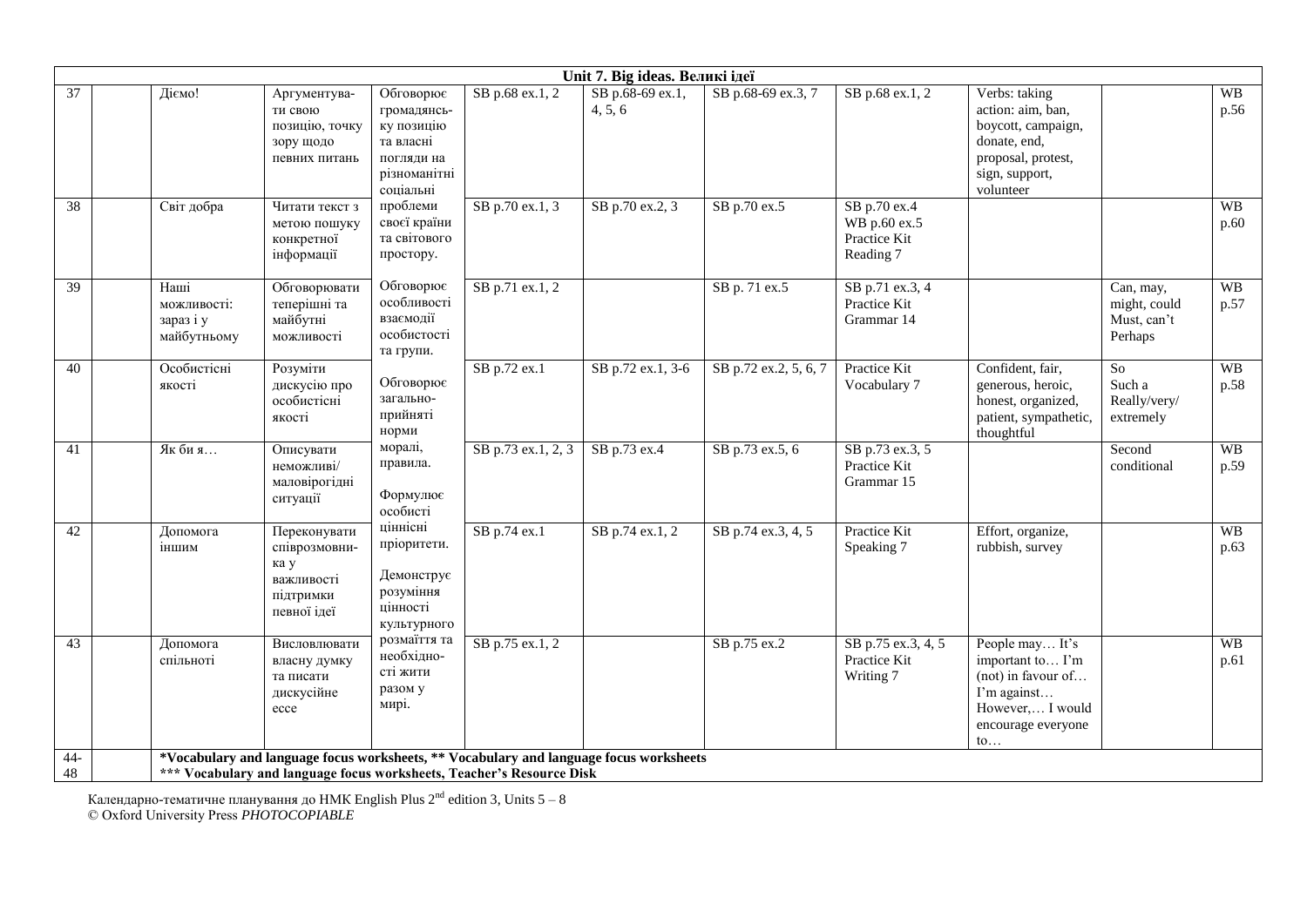|                 |                                                                          | Extra Listening and Speaking: Interviewing a campaigner. SB p.94                                                                                    |               |                    |                    |                    |                       |                    |                                     |                  |           |  |  |
|-----------------|--------------------------------------------------------------------------|-----------------------------------------------------------------------------------------------------------------------------------------------------|---------------|--------------------|--------------------|--------------------|-----------------------|--------------------|-------------------------------------|------------------|-----------|--|--|
|                 |                                                                          | Curriculum Extra. History: People power. SB p.102. The Suffragettes. DVD worksheets Teacher's Resource Disk<br>Song: If I Ruled the World. SB p.119 |               |                    |                    |                    |                       |                    |                                     |                  |           |  |  |
|                 |                                                                          |                                                                                                                                                     |               |                    |                    |                    |                       |                    |                                     |                  |           |  |  |
|                 |                                                                          | <b>Speaking worksheet Teacher's Resource Disk</b>                                                                                                   |               |                    |                    |                    |                       |                    |                                     |                  |           |  |  |
| 49              |                                                                          | Review: SB p.76                                                                                                                                     |               |                    |                    |                    |                       |                    |                                     |                  |           |  |  |
| 50              |                                                                          | Progress review WB p.62                                                                                                                             |               |                    |                    |                    |                       |                    |                                     |                  |           |  |  |
| 51              |                                                                          | <b>End-of-unit Test. Teacher's Resource Disk</b>                                                                                                    |               |                    |                    |                    |                       |                    |                                     |                  |           |  |  |
| 52              |                                                                          | Story in English. The Swiss Family Robinson SB p.77                                                                                                 |               |                    |                    |                    |                       |                    |                                     |                  |           |  |  |
| 53              | <b>Culture: Youth projects SB p.110</b><br>Unit 8. On screen. На екрані. |                                                                                                                                                     |               |                    |                    |                    |                       |                    |                                     |                  |           |  |  |
|                 |                                                                          |                                                                                                                                                     |               |                    |                    |                    |                       |                    |                                     |                  |           |  |  |
| $\overline{54}$ |                                                                          | Жанри книг та                                                                                                                                       | Описувати     |                    | SB p.78-79,        | SB p.78-79,        | SB p.78-79,           | SB p.79 ex.1       | <b>Film and book</b>                |                  | <b>WB</b> |  |  |
|                 |                                                                          | фільмів                                                                                                                                             | різні види    | Обговорює          | ex.1, 3            | ex.1, 4, 5         | ex.2, 3, 6            | Practice Kit       | genres: action,                     |                  | p.64      |  |  |
|                 |                                                                          |                                                                                                                                                     | жанрів        | розмаїття          |                    |                    |                       | Vocabulary 8       | adventure, thriller,                |                  |           |  |  |
|                 |                                                                          |                                                                                                                                                     |               | літературної       |                    |                    |                       |                    | animation, comedy,<br>crime, drama, |                  |           |  |  |
|                 |                                                                          |                                                                                                                                                     |               | та<br>кінематогра- |                    |                    |                       |                    | fantasy, graphic                    |                  |           |  |  |
|                 |                                                                          |                                                                                                                                                     |               | фічної             |                    |                    |                       |                    | novel, horror,                      |                  |           |  |  |
|                 |                                                                          |                                                                                                                                                     |               | спадщини.          |                    |                    |                       |                    | manga, musical,                     |                  |           |  |  |
|                 |                                                                          |                                                                                                                                                     |               |                    |                    |                    |                       |                    | mystery, romance,                   |                  |           |  |  |
|                 |                                                                          |                                                                                                                                                     |               |                    |                    |                    |                       |                    | science fiction                     |                  |           |  |  |
| 55              |                                                                          | Блог про кіно                                                                                                                                       | Знаходити     |                    | SB p.80 ex. 1, 3   | SB p.80 ex.2       | SB p.80 ex.5          | SB p.80 ex.4       | Huge, terrible,                     |                  | <b>WB</b> |  |  |
|                 |                                                                          |                                                                                                                                                     | точку зору    |                    |                    |                    |                       | WB p.68 ex.5       | classic,                            |                  | p.68      |  |  |
|                 |                                                                          |                                                                                                                                                     | автора        | Планує свій        |                    |                    |                       | Practice Kit       | unbelievable,                       |                  |           |  |  |
|                 |                                                                          |                                                                                                                                                     |               | вільний час.       |                    |                    |                       | Reading 8          | extraordinary                       |                  |           |  |  |
| $\overline{56}$ |                                                                          | Фільми                                                                                                                                              | Робити        |                    | SB p.81 ex.1, 4    | SB p.81 ex.2       | SB p.81 ex.3, 5       | SB p.81 ex.1, 2, 4 |                                     | Present and past | <b>WB</b> |  |  |
|                 |                                                                          |                                                                                                                                                     | короткий      |                    |                    |                    |                       |                    |                                     | passive:         | p.65      |  |  |
|                 |                                                                          |                                                                                                                                                     | огляд фільмів |                    |                    |                    |                       |                    |                                     | affirmative and  |           |  |  |
|                 |                                                                          |                                                                                                                                                     |               | Формулює           |                    |                    |                       |                    |                                     | negative         |           |  |  |
| 57              |                                                                          | Фільми та                                                                                                                                           | Вести бесіду  | особисті           | SB p. 82 ex. 2     | $SB$ p.82          | SB p. 82 ex.4, 6      |                    | Films and books:                    |                  | <b>WB</b> |  |  |
|                 |                                                                          | КНИГИ                                                                                                                                               | про фільми та | ціннісні           |                    | ex. 1, 3, 4, 5     |                       |                    | verbs and nouns:                    |                  | p.66      |  |  |
|                 |                                                                          |                                                                                                                                                     | книги         | пріоритети.        |                    |                    |                       |                    | act, actor, adapt,                  |                  |           |  |  |
|                 |                                                                          |                                                                                                                                                     |               |                    |                    |                    |                       |                    | adaptation, award,                  |                  |           |  |  |
|                 |                                                                          |                                                                                                                                                     |               |                    |                    |                    |                       |                    | direct, director,                   |                  |           |  |  |
|                 |                                                                          |                                                                                                                                                     |               | Демонструє         |                    |                    |                       |                    | nominate, win, star,                |                  |           |  |  |
| 58              |                                                                          | Інформація про                                                                                                                                      | Запитувати та | розуміння          | SB p.83 ex.1, 2, 4 | SB p.83 ex.2       | SB p.83 ex.5, 6       | SB p.83 ex.3, 4    | winner, written                     | Present and past | <b>WB</b> |  |  |
|                 |                                                                          | фільми та                                                                                                                                           | надавати      | цінності           |                    |                    |                       | Practice Kit       |                                     | passive:         | p.67      |  |  |
|                 |                                                                          | КНИГИ                                                                                                                                               | інформацію    | культурного        |                    |                    |                       | Grammar 16         |                                     | questions        |           |  |  |
|                 |                                                                          |                                                                                                                                                     | про фільм,    | розмаїття.         |                    |                    |                       |                    |                                     |                  |           |  |  |
|                 |                                                                          |                                                                                                                                                     | книгу         |                    |                    |                    |                       |                    |                                     |                  |           |  |  |
| 59              |                                                                          | Рекомендації                                                                                                                                        | Пропонувати   |                    | SB p.84 ex.1       | SB p.84 ex.1, 2, 4 | SB p.84 ex.3, 4, 5, 6 | SB p.84 ex.2       | I prefering                         |                  | <b>WB</b> |  |  |
|                 |                                                                          |                                                                                                                                                     | ідеї та       |                    |                    |                    |                       | Practice Kit       | I'd prefer to                       |                  | p.71      |  |  |
|                 |                                                                          |                                                                                                                                                     | обгрунтувати  |                    |                    |                    |                       | Speaking 8         |                                     |                  |           |  |  |
|                 |                                                                          |                                                                                                                                                     | власний вибір |                    |                    |                    |                       |                    |                                     |                  |           |  |  |

Календарно-тематичне планування до HMK English Plus 2 $^{\rm nd}$  edition 3, Units 5 – 8

© Oxford University Press *PHOTOCOPIABLE*